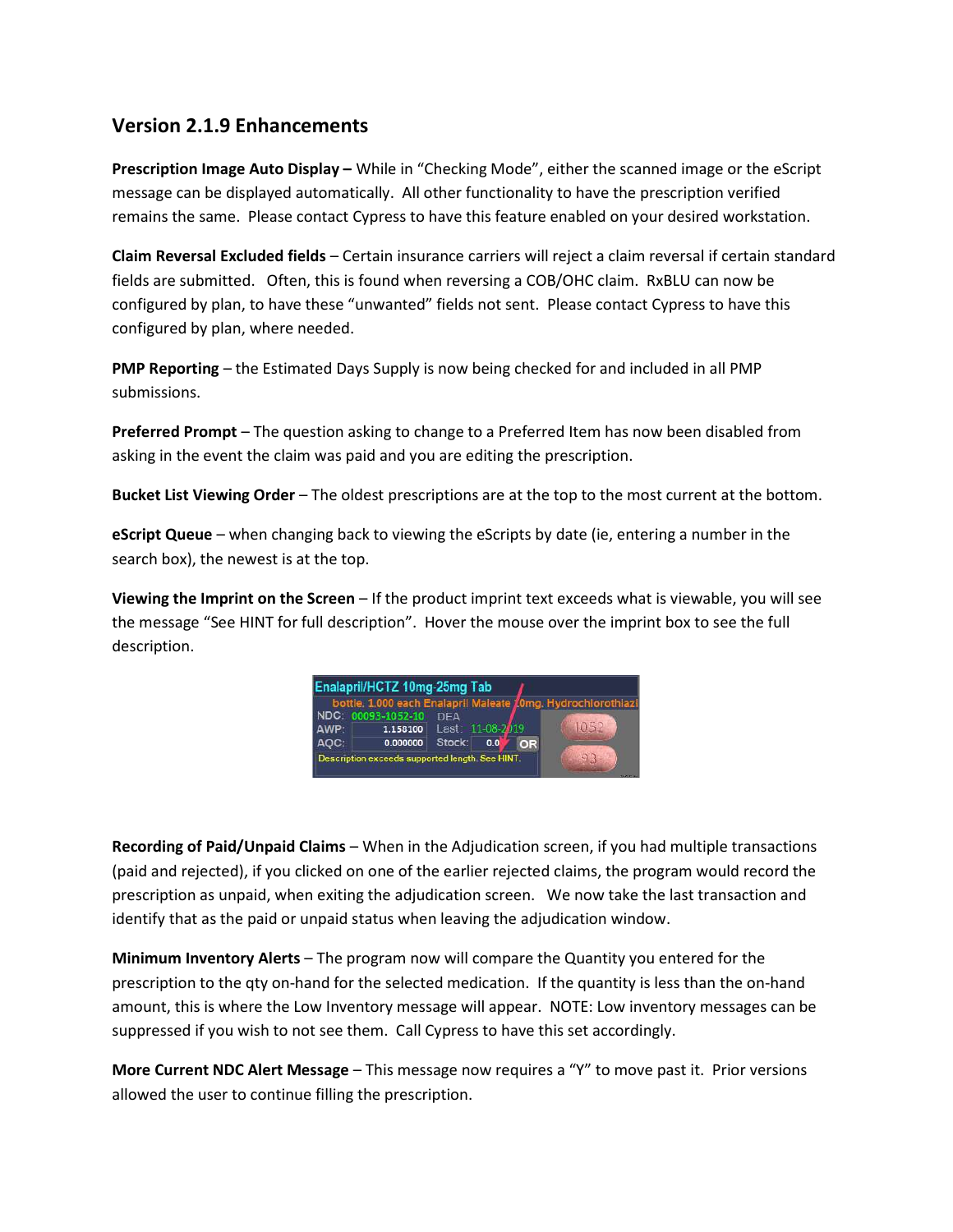Scanning a Single Patient Document – By going into the patient detail, clicking on the NOTES box, you can add a note and scan a single document, such as a driver's license or Insurance Card. Enter the notes description that relates to the stored image. This is where you can go back and view the scanned image.

| <b>MTM Patient Options</b> |                              |                                |                                       |                         |            |               |  |  |
|----------------------------|------------------------------|--------------------------------|---------------------------------------|-------------------------|------------|---------------|--|--|
|                            |                              |                                | <b>Clinical Patient Documentation</b> |                         |            |               |  |  |
|                            |                              |                                |                                       |                         |            |               |  |  |
| <b>Notes</b>               | Date                         |                                |                                       | Description             |            | ۸             |  |  |
|                            |                              | 11/8/2019 Insurance Card       |                                       |                         |            |               |  |  |
|                            | 5/8/2019                     | MTM Review                     |                                       |                         |            |               |  |  |
|                            | 5/8/2019                     | PEDS notes                     |                                       |                         |            |               |  |  |
|                            | 5/8/2019<br>Inital Visit     |                                |                                       |                         |            |               |  |  |
|                            | $\left\langle \right\rangle$ |                                |                                       |                         |            | $\rightarrow$ |  |  |
|                            |                              |                                |                                       |                         |            |               |  |  |
| <b>Detail</b>              |                              | <b>Current Express Scripts</b> |                                       |                         |            |               |  |  |
|                            |                              |                                |                                       |                         |            |               |  |  |
|                            |                              |                                |                                       |                         |            |               |  |  |
|                            |                              |                                |                                       |                         |            |               |  |  |
| Scan                       | View                         |                                |                                       |                         |            |               |  |  |
|                            |                              |                                |                                       |                         |            |               |  |  |
|                            |                              |                                |                                       |                         | ī          | SAVE          |  |  |
|                            | <b>Assigns Benefits</b>      |                                | Suspend N                             | Safety Caps N           | Smoke      |               |  |  |
| $8/2019$ m                 |                              | DX:1 F31.5                     | DX:2G43.019                           | DX:3                    | DX:4       |               |  |  |
| $8/2019$ m                 | CardHolder Name              |                                |                                       |                         |            |               |  |  |
|                            |                              |                                |                                       |                         |            |               |  |  |
|                            | Cell Phone Carrier AT&T      |                                |                                       |                         |            |               |  |  |
|                            | $\mathbf x$<br>Ù             | $\omega$                       | AR<br><b>eCARE</b>                    | <b>Notes</b><br>Disease | <b>LTC</b> |               |  |  |

Adjudication Print Screen Button - This button is now displayed, also, on the main Adjudication near the bottom along with all override buttons.



eScript Archive Search – From the main RxBLU, under the "System" menu, you can select "Find Archived eScripts". Based on patient last name and medication name, it will display past processed, deleted, or archived eScripts. You are able to add them back to the queue to process. Please note that the window will allow you a "number of days ago" to search back. The higher the number, the longer the search will take. Please allow the program to perform this search.

| Find eScript Archived Message                       |  |
|-----------------------------------------------------|--|
| Enter Known Information about the eScript to Search |  |
| Last Name Johnson                                   |  |
| <b>Medication Amoxicillin</b>                       |  |
| Days Ago 60                                         |  |
|                                                     |  |